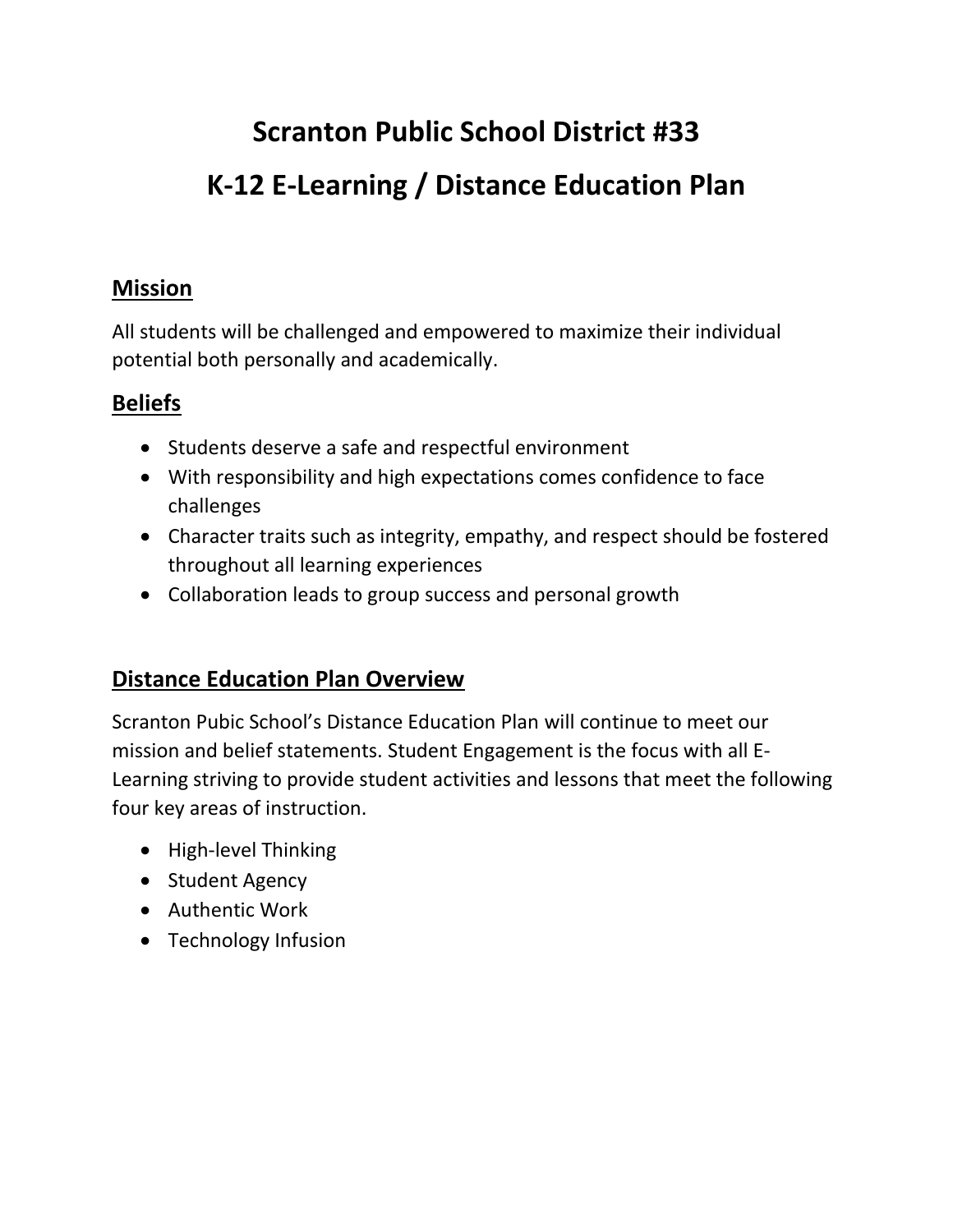### **Distance Education Plan related to COVID-19 Phases:**

**1. Phase "Green" (standard precautions):** School is in session and parents/guardians are given the distance learning option.

\*Parents/guardians shall complete the Distance Learning Option form (Addendum #2), indicating that for a nine-week period (school quarter) they are choosing the distance education option for their child/ren. At the end of this nine weeks, parents/guardians will once again have the option of their children attending school or continue with distance learning.

\*Assignments will be posted on TEAMS daily and teachers will monitor the TEAMS chatline throughout the school day. Teachers will arrange for video conferencing with the student upon the request of the student or parent/guardian. Students are required to turn in assignments and complete assessments on the timelines given by the teacher. Parents assume the responsibility to monitor their child/ren progress to ensure work is being completed and that their child is keeping pace with the class. For special populations the same accommodations will be provided over distance learning as they would in the classroom.

### **2. Phase "Yellow" (heightened risk of exposure):**

\*The same distance education guidelines will be followed as in the green phase except that parents will have the distance learning option at the time when the school district moves from the green phase to the yellow phase. At the end of the nine-week period, parents will once again be able to exercise this option.

### **3. Phase "Red" (significant transmission risk):**

\*The school district will be completely distance learning.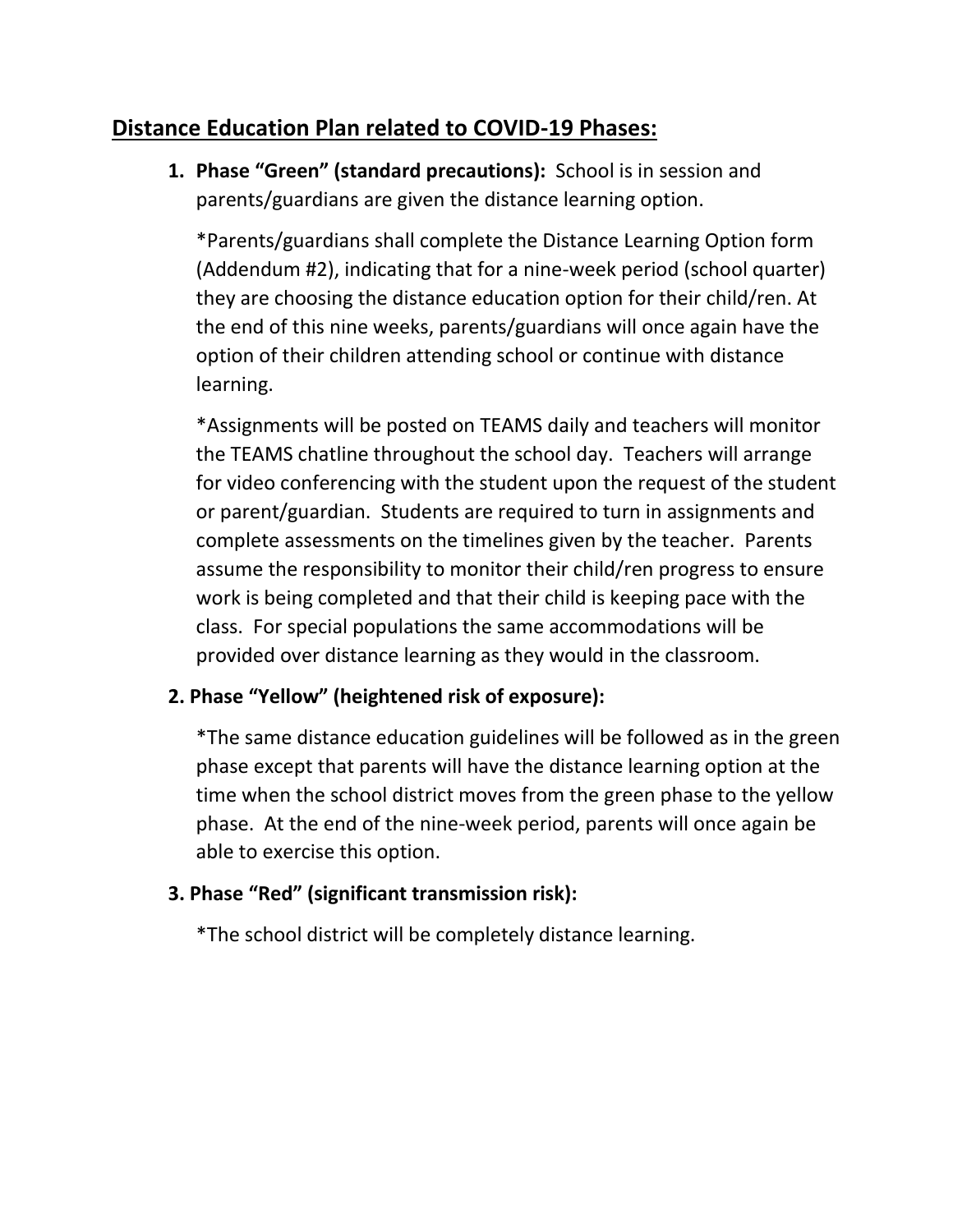# **How the school district will ensure that all students have access to an educator:**

- All students will have daily access to their teachers. The primary method of conducting classes each day will be through Microsoft Teams. All classrooms have been established where teachers will video conference with their classes. On Teams students can use the chat feature to share ideas with their class and also chat privately with the teacher. Using Teams the teacher can send and receive materials from the students. We have a formal class schedule where time has been designated for individual tutoring requested by the student or the teacher. It is a complete interactive network for learning.
- Students may also communicate with their teacher using e-mail, telephone or text messaging.

### **Distance Education Plan Accessibility**

Technology surveys and access surveys were conducted for grades K-12 on March 13, 2020. The surveys measured student access to the Internet and devices needed. Students have been supplied with these devices. Each device was checked out to students by our Technology Coordinator.

• Issues with access identified through the surveys have been addressed and resolved with our local Internet carriers.

### **Teacher Contracts and Leave Benefits**

• Teachers are under contract from 8:00 – 4:00 p.m. The request for leave will be handled the same way as when teachers are in the building. Our teachers have accumulated a large number of sick days. Should however this become an issue for any of our teachers, The Board of Education will make a determination. As of March 17,2020, The Board of Education decided to pay all staff for one month and revisit this issue at our next meeting.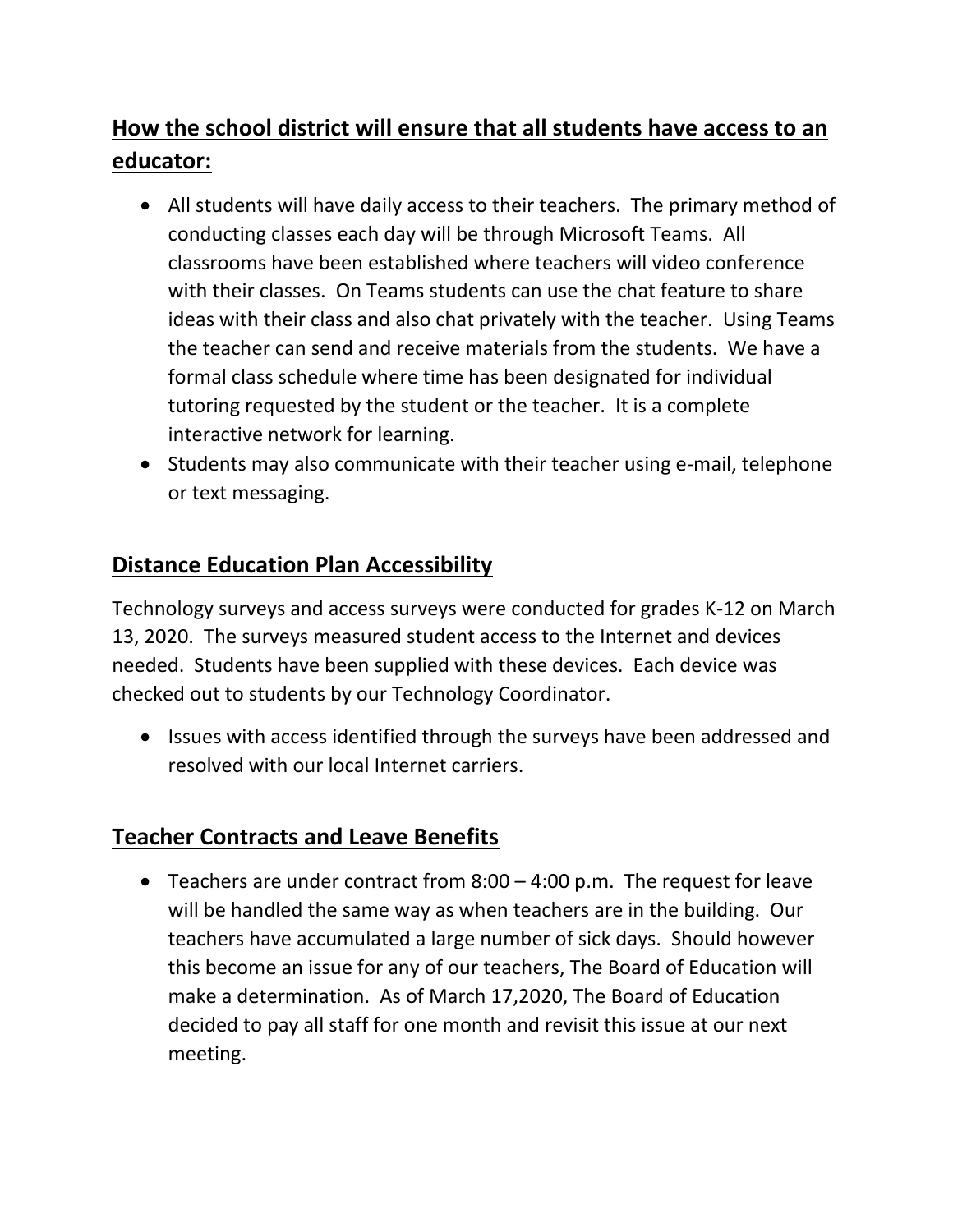# **Scranton Elementary School K-6**

Scranton Elementary School will provide E-Learning through Microsoft Teams, Microsoft OneNote, and Classroom Dojo. The teaching staff at Scranton Elementary has been trained by EduTech to use these features and have used it throughout the school year. Our students have used these platforms and understand how they can be used. We also have many other online learning tools that we have used throughout the year that are available to our students and staff. Some of these tools include, IXL Math, IXL Language Arts, IXL Science, Istation Reading, Flipgrid, SeeSaw, and many more.

# **How much time will students and teachers be required to participate in opportunity learning each "school day"?**

### Student Expectations

- Students will be expected to be engaged for 20-30 minutes per content area per day with a focus on reading and mathematics.
- Completion of all assigned work
- Keep your regular school schedule as much as possible
- Participate in a daily Microsoft Team Meeting with the whole group
- Participate in one-on-one Microsoft Team Meetings with the teacher as scheduled
- Collaborate on activities in groups with the use of Microsoft Team in both the post and meeting features
- Communicate with the teacher when more assistance is needed

### Teacher Expectations

- Develop engaging activities for all students that focus on High-level Thinking, Student Agency, Authentic Work, and Technology Infusion
- Hold 20-30-minute whole group class check-ins and lessons every day via Microsoft Teams
- Contracted day is from 8:00-4:00 and teachers need to be available for all students during this time whether working from school or home
- Modify all assignment according to any IEPs and 504s.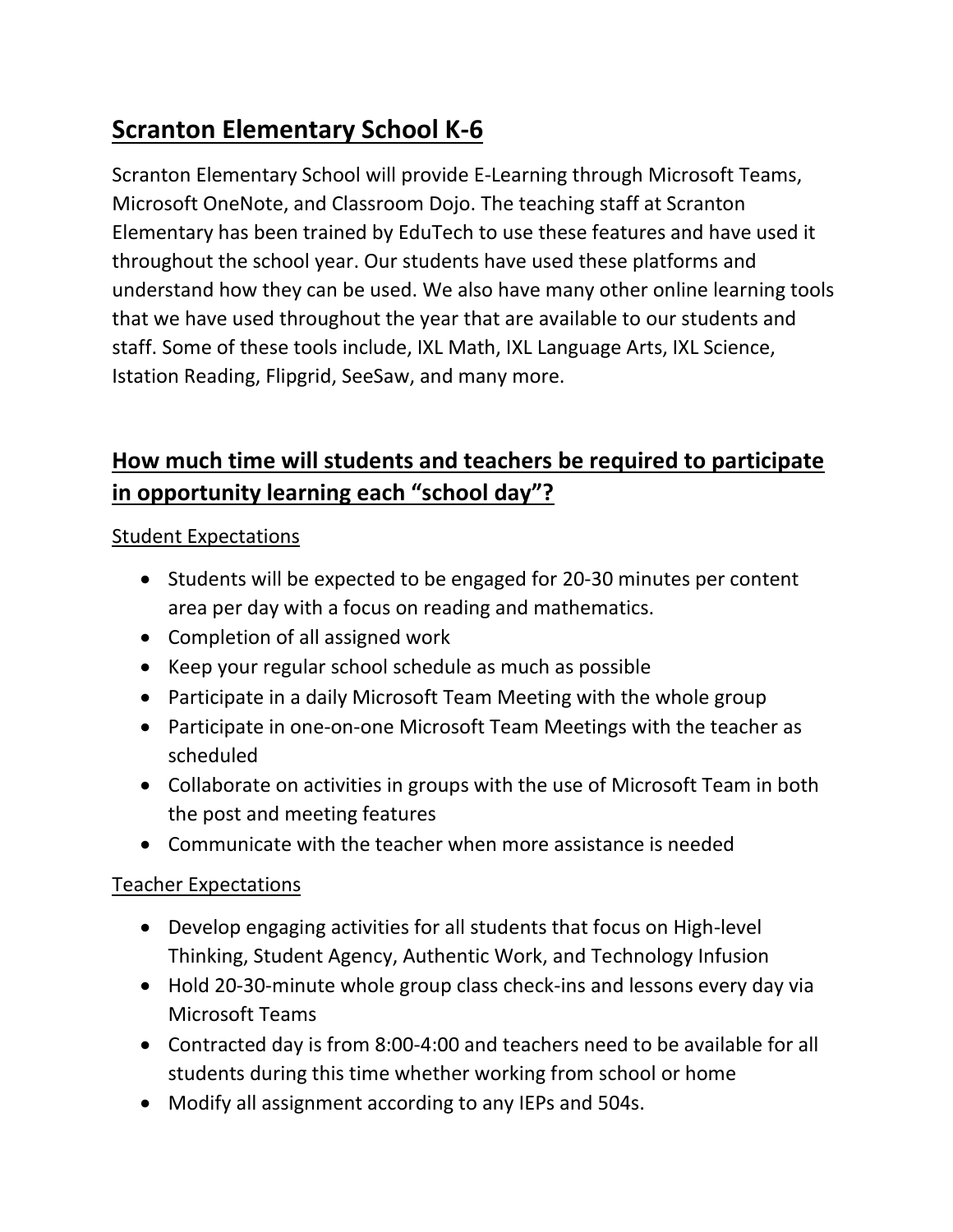- Participate in Staff Meetings every Monday morning and as set up during contracted time
- Communicate with parents/guardians through email, Classroom Dojo, text messages, or phone calls. The communication is imperative.
- Check on the health of every student, every day.
- All distance learning classrooms will have the administrator attached to help monitor that lessons are focused on student engagement and content standards.

# **How will we provide learning opportunities for student with special needs?**

- All teachers are required to modify and accommodate work according to student IEPs and 504s. All assignment and modifications will be dropped into a team folder for our resource room, where our Special Education Teachers will monitor to double check all accommodations are being met.
- The Special Education Resource room has created a separate Microsoft Teams group for each student on an IEP. They will check in with students daily and will meet individually through the meeting function on Microsoft Teams for any one-on-one intervention time.
- For our speech services, we already use the online platform called TinyEye. Our speech pathologist has filled each student's online backpack with specific online games to work on their individual speech IEP goals. Our speech staff have also set up a Microsoft Teams group for each student so that the Microsoft Teams Meeting and Post features can be used to check with each student.
- Scranton Public School is a Targeted K-6 program. All Title I students will be monitored by the Title I teacher through their online classrooms. Online packets of interventions will be sent home with students as needed based on the Title I teachers monitoring of students.

# **How will we provide appropriate remote facilities and access for all students participating in opportunity learning, including computers,**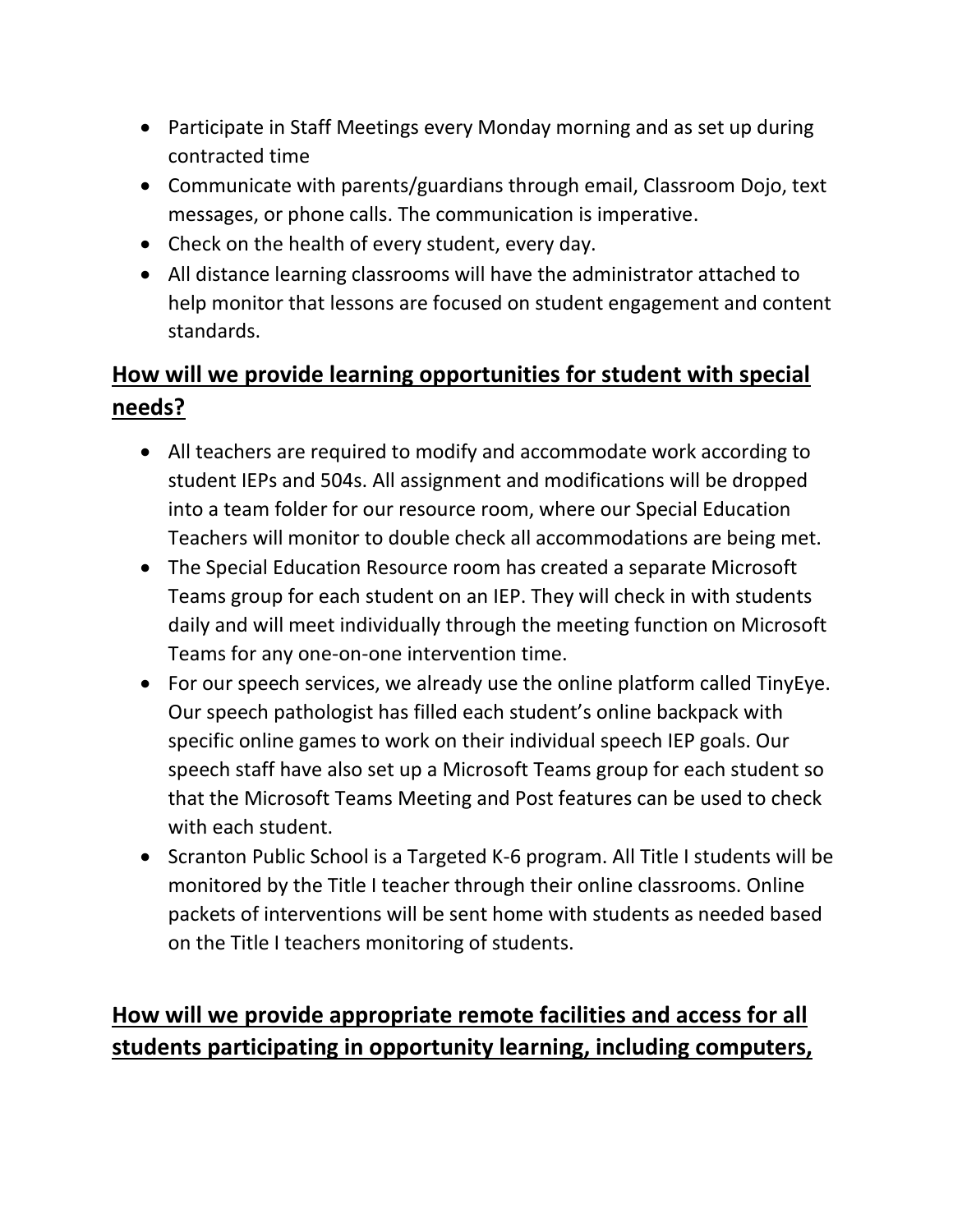# **internet, and other forms for electronic communication that will be utilized in the program?**

- Surveys were sent out to make sure that all students had devices and internet services
	- o We are a one-to-one elementary school so all students checked-out their devices to take home for school use.
	- o We worked with our local providers to ensure all households without internet service were hooked up with access until the end of the school year.
- Communication with students and parents will be through email, phone, social media, instant alert, the school website, and Microsoft Teams.

# **How will we monitor and verify each student's electronic participation?**

- Daily Class Meeting on Microsoft Teams between students and teachers
- Teachers will monitor student work through the Microsoft Teams, Microsoft OneNote, and Classroom Dojo platforms. IXL and Istation also generate reports of student progress. The focus will be on student engagement.
- Teachers will monitor the student's work daily with a focus on student engagement.
- Any students that are not meeting student engagement expectations will have their teacher contact parents and administrators.

# **How will we address the extent to which student participation is within the student's control as to the time, pace, and means of learning?**

- Student engagement will vary based on age group
	- o K-6 students will be expected to be engaged 20-30 minutes per content area per day with a focus on Literacy and Mathematics
- Teachers will communicate weekly with parents to ensure students are stimulated and engaged, not frustrated.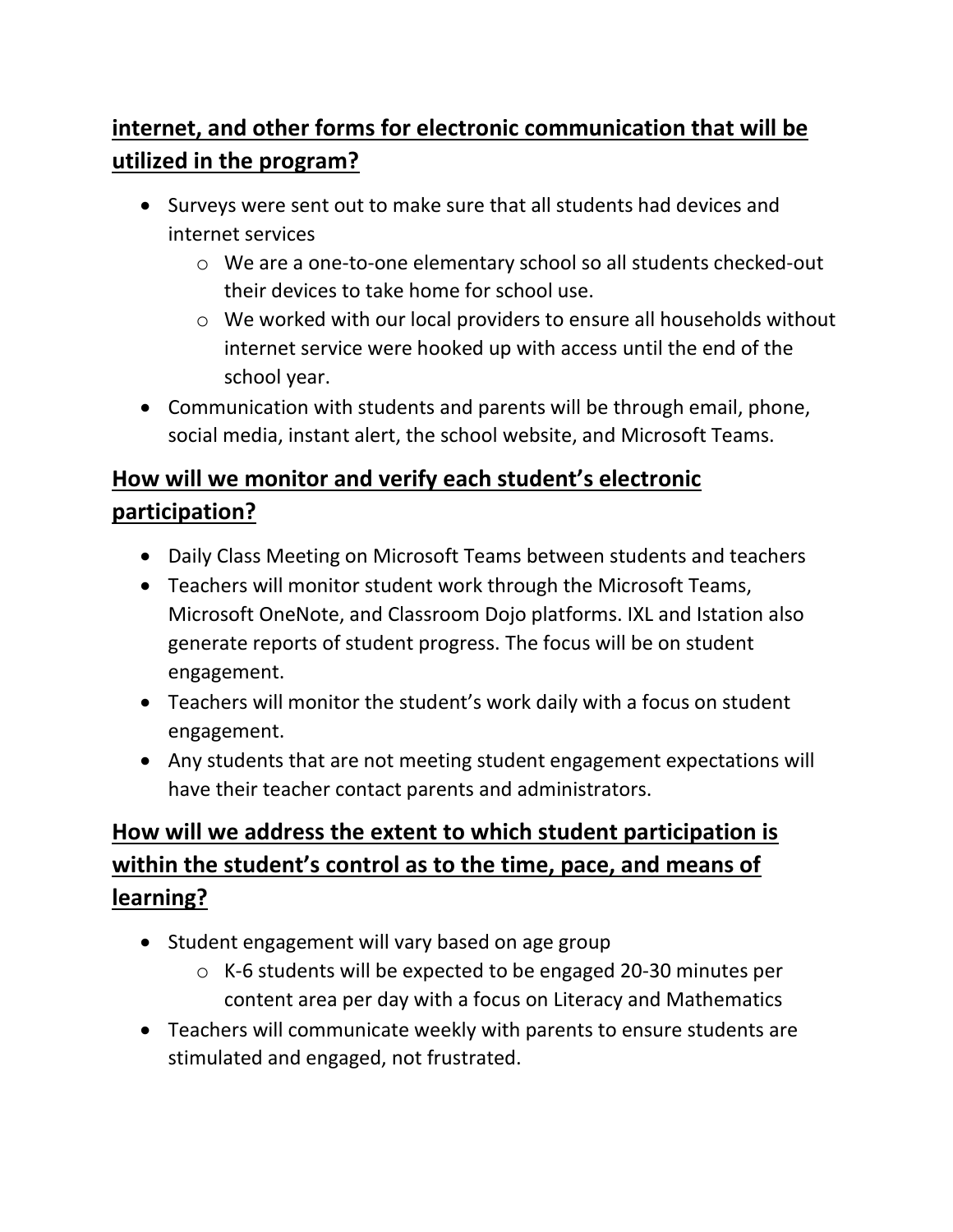# **How will we provide effective notice to teachers, staff, student and their parents or guardians of the use of the Distance Learning Program?**

- Communication will be accomplished through email, phone, social media, instant alert, the school website, and Microsoft Teams.
- All staff members have been trained on the platforms and know the expectations for them.

# **How will you ensure that all teachers and staff involved in the distance learning program will have access to any and all hardware and software that may be required for the program?**

- The Scranton Elementary Staff has been trained in all of the platforms we are using to provide the distance learning program.
- Teachers are encouraged to take home their school issued devices.
- Teachers will have access to all hardware and software needed to operate their teaching.
- Administration will be in contact with all teaching staff daily.

### **School Counseling Services**

• A Teams group for all students in grades 7-12 has been created for the School Counselor and the Principal. Any type of group or individual communications (chat/video conferencing) available in Teams can be used by the school Counselor to communicate with students

# **Scranton Secondary School Grades 7-12**

# **How the school district will ensure that all students have access to an educator:**

• All students will have daily access to their teachers. The primary method of conducting classes each day will be through Microsoft Teams. All classrooms have been established where teachers will video conference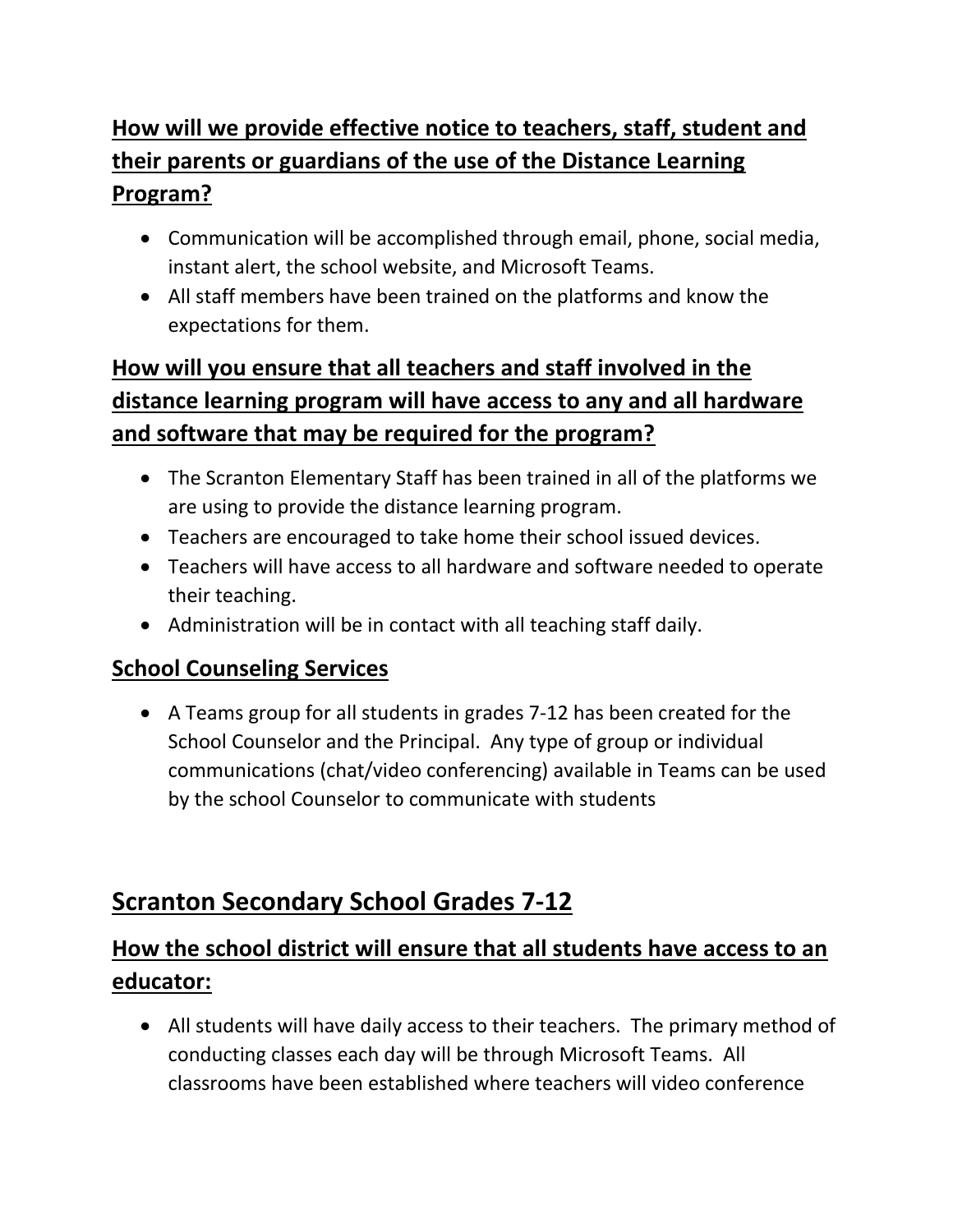with their classes. On Teams students can use the chat feature to share ideas with their class and also chat privately with the teacher. Using Teams the teacher can send and receive materials from the students. We have a formal class schedule where time has been designated for individual tutoring requested by the student or the teacher. It is a complete interactive network for learning.

• Students may also communicate with their teacher using e-mail, telephone or text messaging.

## **How will we monitor and verify each student's electronic participation?**

- Daily Class Meeting on Microsoft Teams between students and teachers
- Teachers will monitor student work and class participation through the Microsoft Teams.
- Teachers will be recording class attendance in Power School. They will also send the daily absentee list to the School Secretary to be distributed to the Principals.
- Teachers will monitor the student's work daily with a focus on student engagement.
- Any students that are not meeting student engagement expectations will have their teacher contact parents and administrators.
- Special Populations: Prior to assigning classroom work, teachers will use Teams to distribute those assignments to the Special Education Teacher to ensure appropriate accommodations have been made. These students will also have designated times with the Special Education teacher on teams to assist them in any way needed.

### **Professional Development and Distance Learning**

• The Scranton Teaching Staff has been trained to use the platforms described in the plan. We will continue to share at our weekly staff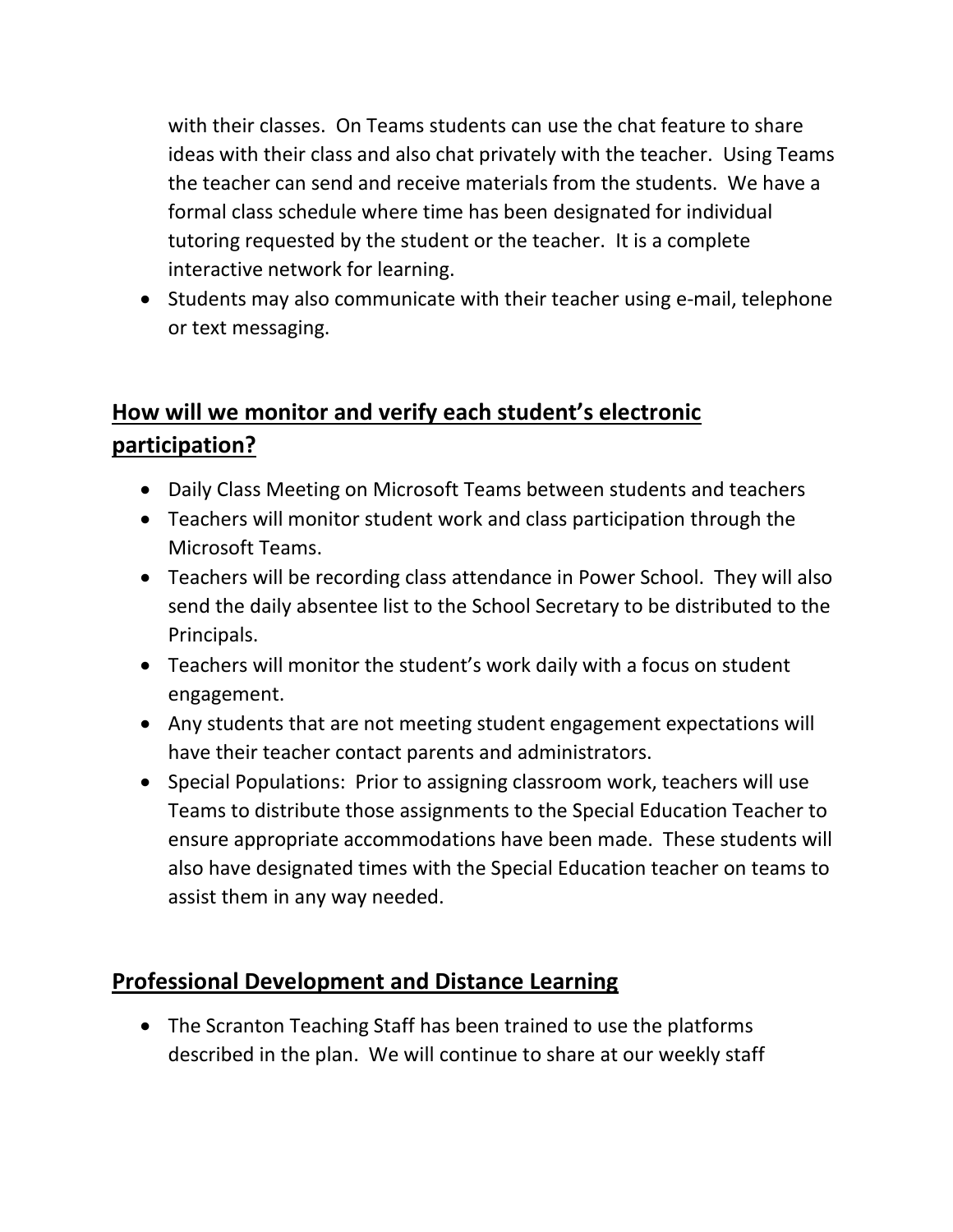meetings (via Teams) new and innovative ways to utilize new resources both externally and within the Teams platform.

• Teachers have access to the district's IT staff as well as Tyler Ward of Edu Tech for specific questions in the future.

### **Special Education Considerations**

- Our Special Education Teacher and staff have created Teams networks to communicate/instruct/tutor students with IEP's and 504 plans. Each student will be given individual consideration by the Special Education staff and the teaching staff.
- Assignments will flow through the Special Education Staff to ensure the IEP and 504 requirements are met.
- The Special Education Staff will be monitoring assignments as well as using Teams to directly contact these students and offer supports.

### **Federal Title Considerations**

- Scranton School is a K-6 Title I targeted school. Delivery of Title I services have been addressed in Elementary portion of this plan.
- Funds for other federal title programs have been expended prior to the school shutdown and reimbursement claims will be submitted.

### **School Counseling Services**

• A Teams group for all students in grades 7-12 has been created for the School Counselor and the Principal. Any type of group or individual communications (chat/video conferencing) available in Teams can be used by the school Counselor to communicate with students.

### **Other Plan Considerations**

• We have addressed student access to both devices and Internet connectivity in their homes. We have considered the number of students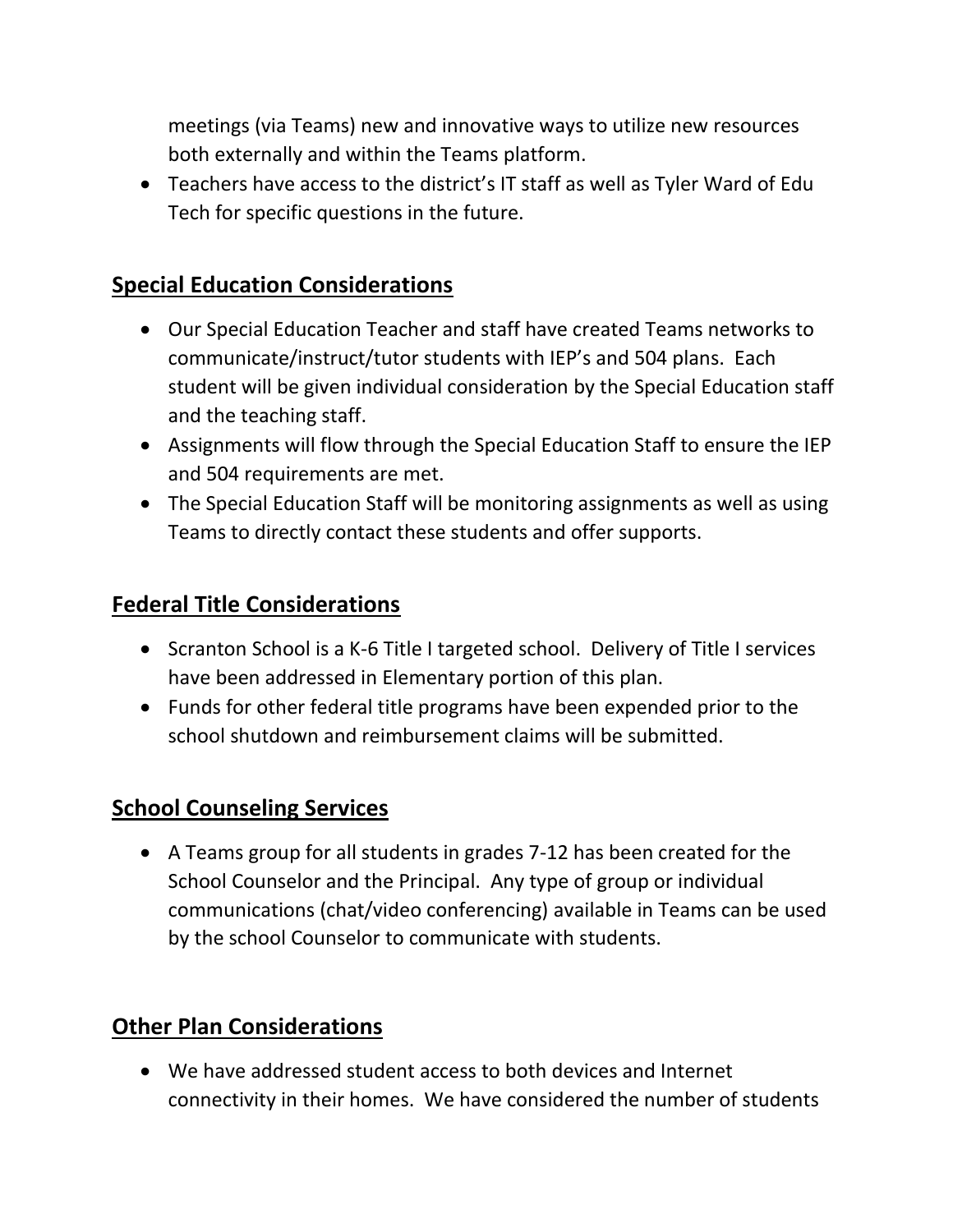in each home and the number of devices needed. For those who needed devices or their homes needed additional devices, those devices have been sent home. Should devices malfunction we have replacements ready to be checked out.

- Internet Connectivity: We have been in contact with families through surveys and individual conversations. All students have access to the Internet. Our local Internet providers have been wonderful to work with and we will continue to communicate with them if issues arise.
- Students have been transitioned into the web-based learning environment. We have tested the system with our students and they understand how to access and communicate with their classrooms and teachers.
- We have developed a daily class schedule much like when we are in the school building. Time for tutoring of any student as well as time for our Special Education staff to work with students has been built into our schedule.
- CTE and Distance Education Courses are also continuing using the platforms that the teacher/college/university have developed prior to the school closure. Teachers are communicating directly with their students.
- ELL: Currently Scranton School has no ELL students identified. We do however have a ELL certified teacher on staff and conduct the appropriate screenings of students and parents when new students are enrolled.

### **Distance Learning Plan Addendum #1**

School Name: Scranton Pubic School

Superintendent: John Pretzer

### **Overview**

Your Distance Learning Plan has been given a cursory review by the NDDPI Team and is tentatively approved by the department. However, several questions have arisen regarding your plan. Those questions are listed below. Please answer these questions in detail and return to Joe Kolosky at *jkolosky@nd.gov.*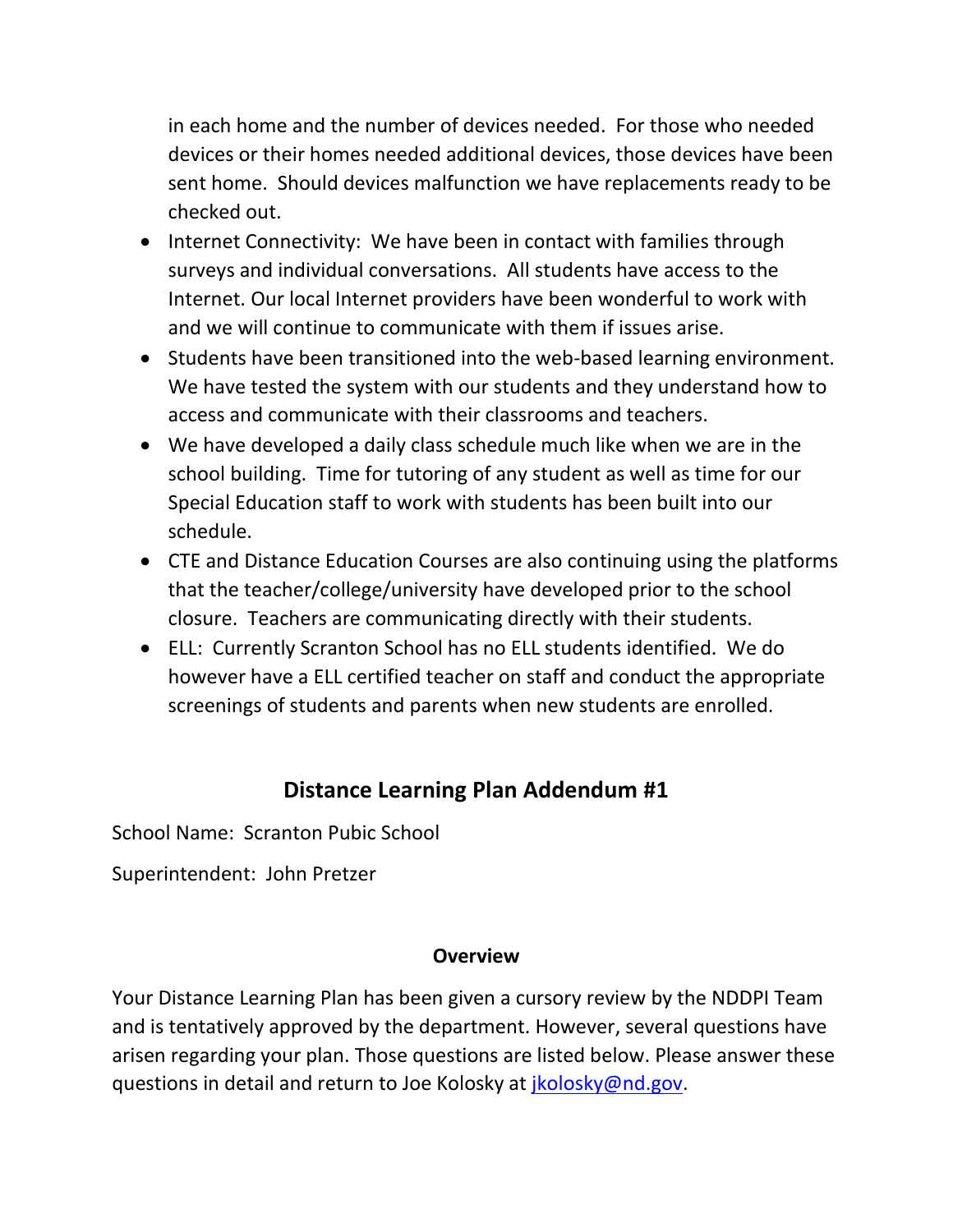#### **Attendance Procedures**

• What is your for adherence to Department of Health guidelines?

**At Scranton Public School, we have developed a fully web-based online platform for our students and teachers. We are adhering to the guidelines by requiring no physical contact between students and teachers. Likewise, our staff is also teaching remotely. Our building has only essential personnel such as office staff who are separated in individual offices.**

• What is your plan for management of movement into higher risk level by Department of Health?

**In the case of a higher risk level, we believe our plan will provide a highquality education for our students in the same manner. Those students absent due to illness will be able to make up any and all work through the online platform.**

#### **Special Education: IEPs and 504s:**

Mark: All students connected with device and accessibility, great work.

- Pre-K is not addressed. How will the district address students ages 3-21, specifically Part B?
	- **All Pre-K students in our district have had packets sent home with them and are being monitored by the classroom teacher via Classroom Dojo and Microsoft Teams.**
	- **All Pre-K students on IEP's in our district will be monitored in accordance with our model for the elementary. The special education teacher will review all work and make sure all accommodations in the IEP are being met. They have also created**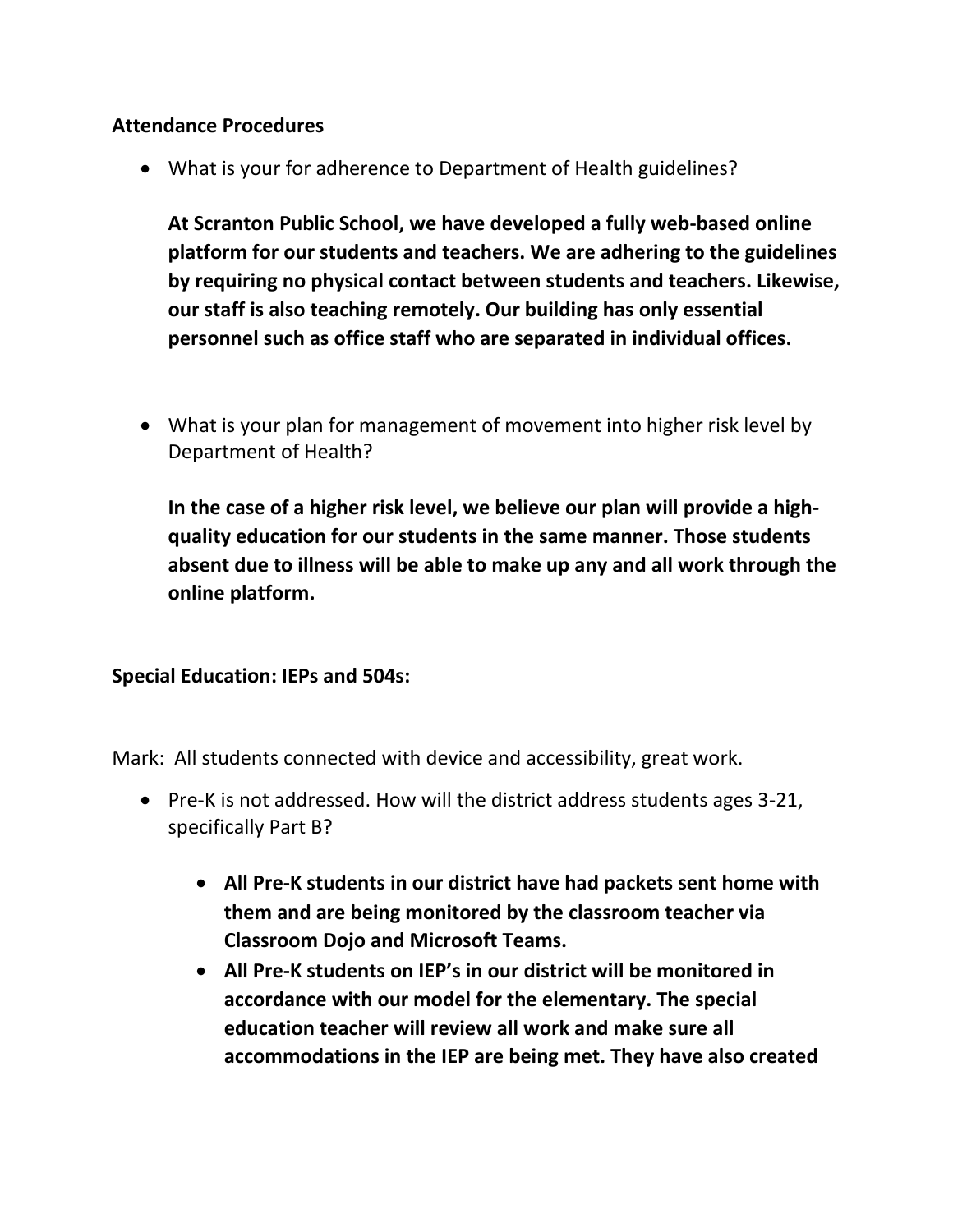**separate Microsoft Teams groups for each student on an IEP. They will check-in with these students daily.**

- **All Pre-K students on a speech IEP will also follow our elementary model. Our Speech pathologist has filled each student's online backpack in TinyEye with specific online games to work on their individual speech IEP goals. Our speech staff have also set up a Microsoft Teams group for each student so that those features can be used.**
- How will the district handle students with significantly severe disabilities where technology may not be an option? What about OT/PT services?

**At the present time Scranton School does not have any students enrolled that meet this definition. If however, during this time of web-based classrooms a student with these needs enrolls in our school, we will use adaptive technology available in consultation with West River Student Services which is our special education unit. If technology is not applicable we will strictly follow DOH standards and accommodate the student with learning packets, educational activities, and individualized instruction under DOH guidelines. Currently we have no students requiring OT/PT services but serve us only as consultants.**

• How do you plan update annual IEP's and complete re-evaluations as they come due?

**Annual IEP's and re-evaluations will be conducted using our Teams webbased platform. Parents, students, classroom teachers, Special Education teachers and any other professionals required at the meeting will be contacted prior to ensure accessibility and instructed how to join the meeting.** 

• Please provide assurances Special Educators will be in regular communication with students and or families regarding instruction and other needs and make necessary adjustments when necessary.

**On our Teams web-based platform our Special Education teacher and staff have their own classrooms with students they serve. They will be**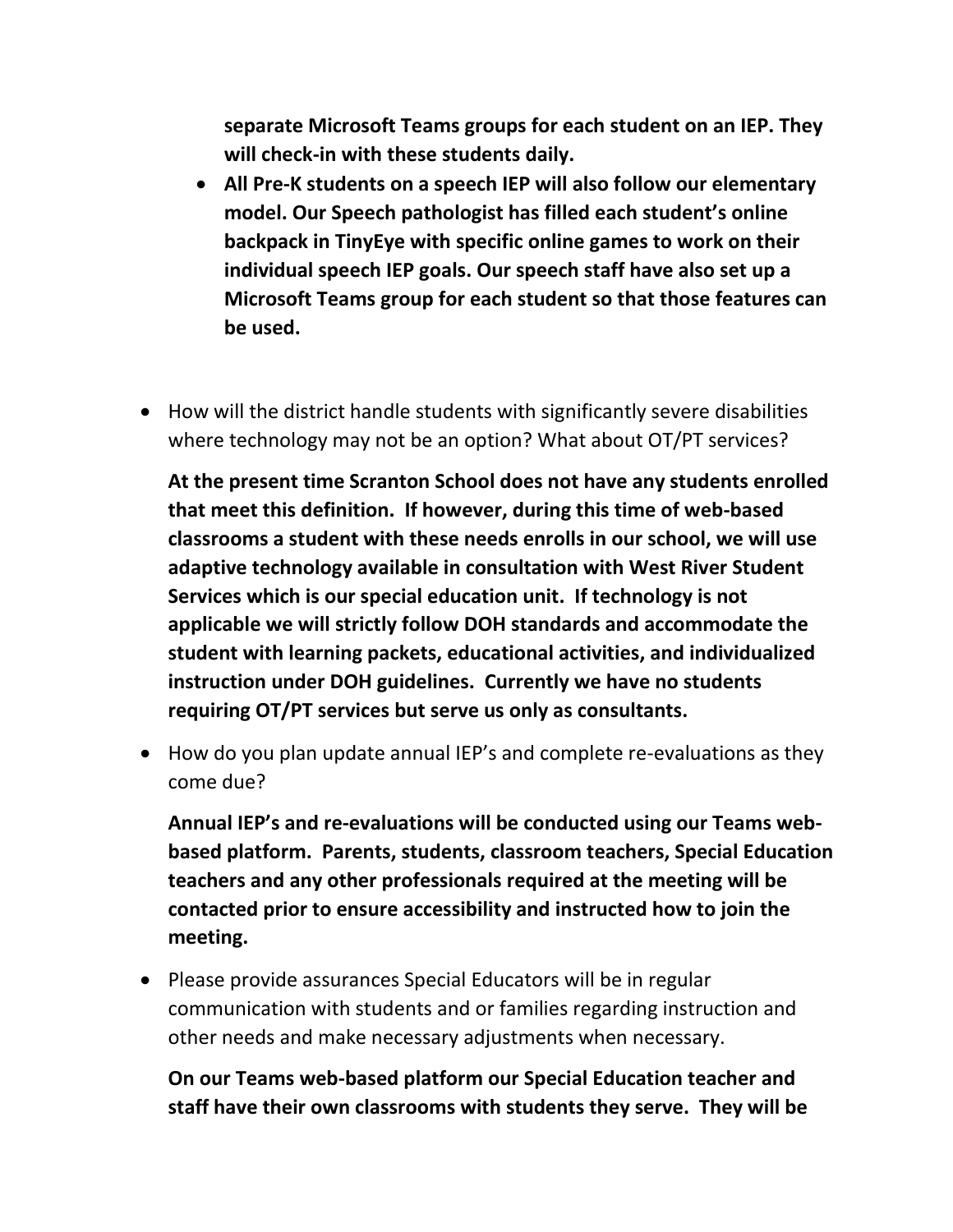**spending time with the students assisting and tutoring as if they were in the building. Prior to assigning homework from the regular classroom to a student with an IEP, these assignments are funneled through the Special Education teacher to assure correct accommodations are made for that student.** 

#### **Federal Title**

• Are there any more details regarding the 7-12 grade level? Even if the information is duplicative in nature, please provide how appropriate instruction will be provided for these grade levels.

**As stated earlier, all levels of instruction have been addressed with our Teams platform. Video-conferencing with teachers, chat between students and teachers, private conferencing capabilities for students/teachers/parents. Electronically moving documents between students and teachers. Early elementary students (K-3) are also using Teams and similar platforms. Parents have been contacted by those teachers and understand these platforms. Packets have also been sent to these students with guidance from their teachers. This seems to be working very well. We are posting all school announcements/videos on our school Facebook page and website.**

• How is the district going to monitor online work if traditional paper material will be sent home? Please provide additional details.

**On-line classes, chat and assignments are easily monitored using the Teams platform. As the High School Principal I can join any classroom, see all correspondence and chat as well as monitor the home-work assignments. In the elementary, the Elementary Principal has the same capability. Student assignments are uploaded directly to the teacher as if the student was handing them a piece of paper. Both the elementary and secondary operate on a daily class schedule for live video-conferencing instruction.**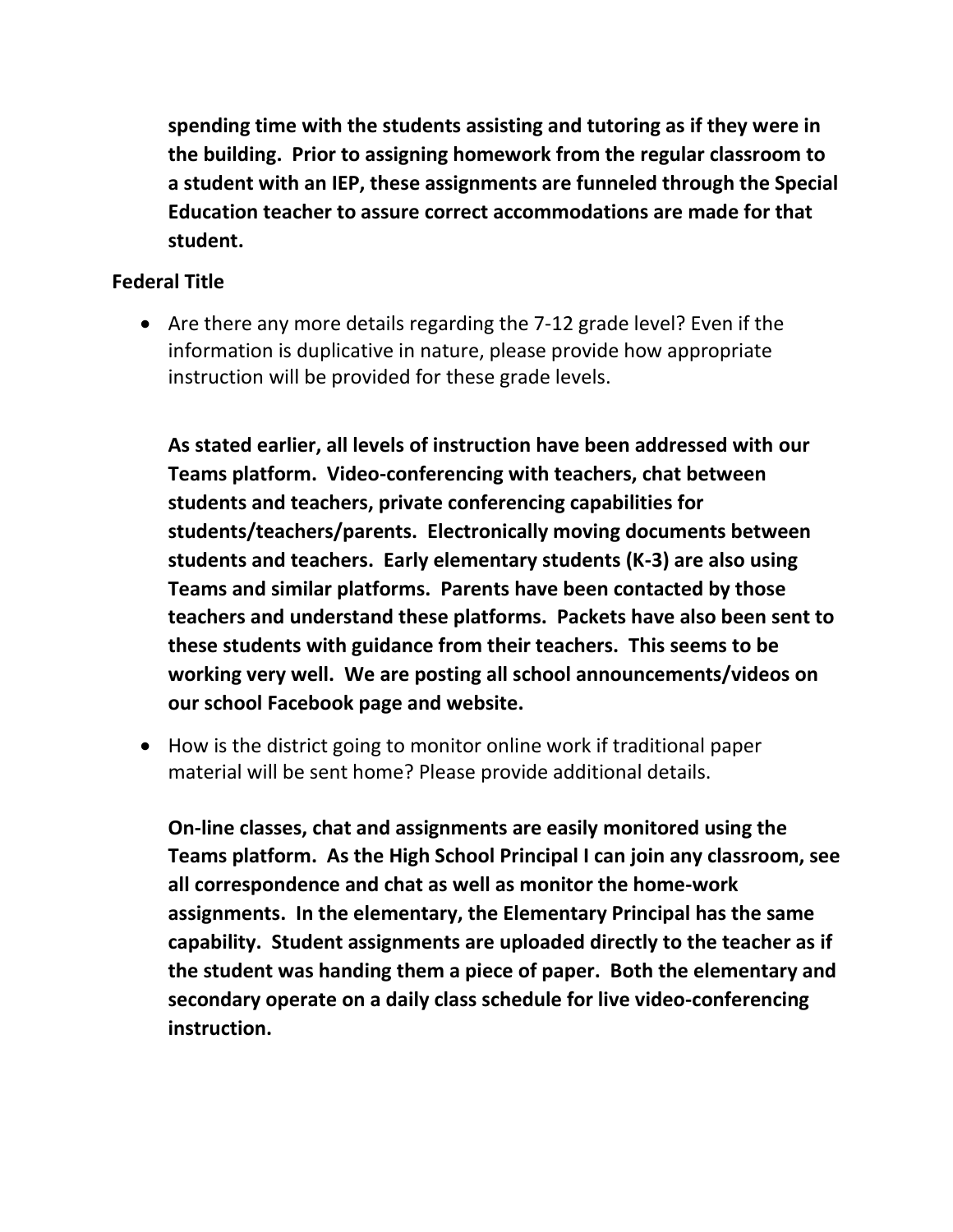#### **School Counseling Services**

This may be a clerical error. Your plan mentions 7-12 in the elementary section. Can you provide clarity here?

**This was a clerical error and meant to explain how the Counselor has access to students in both the elementary and the secondary within the Teams platform.**

#### **High-Quality, Effective, Standards-Based Education**

• There is some discussion about following up if a student isn't progressing. Evaluation is primarily based on student engagement. What is the plan for assessment and evaluation beyond student engagement?

**Students will be assigned work as if they were in the classroom. They will be assessed using the same standard as when we were in the building. Teachers are encouraged to be innovative and creative but teach to the standards. Attendance is taken each day and sent to the school secretary who distributes to the Principals' Teachers' are also taking attendance in Power School. Tutoring times are built into the schedule each day. Teachers, students or parents may request tutoring if a student has difficulty with a concept. Teachers will be entering their grades in Power School which can be viewed by the Principals'.**

• How will learning/progress be reported to students, families, and within the system?

**All parents have access to Power School so they can view the progress of their children. Contact information for each student has been provided to the teachers. If a student falls behind or if they fail to successfully complete or hand in assignments, the staff has been instructed of the protocol to follow in these instances. The teacher will initially make contact with the student. If that does not resolve the problem they will make contact with the parent. In each instance the first statement will be**